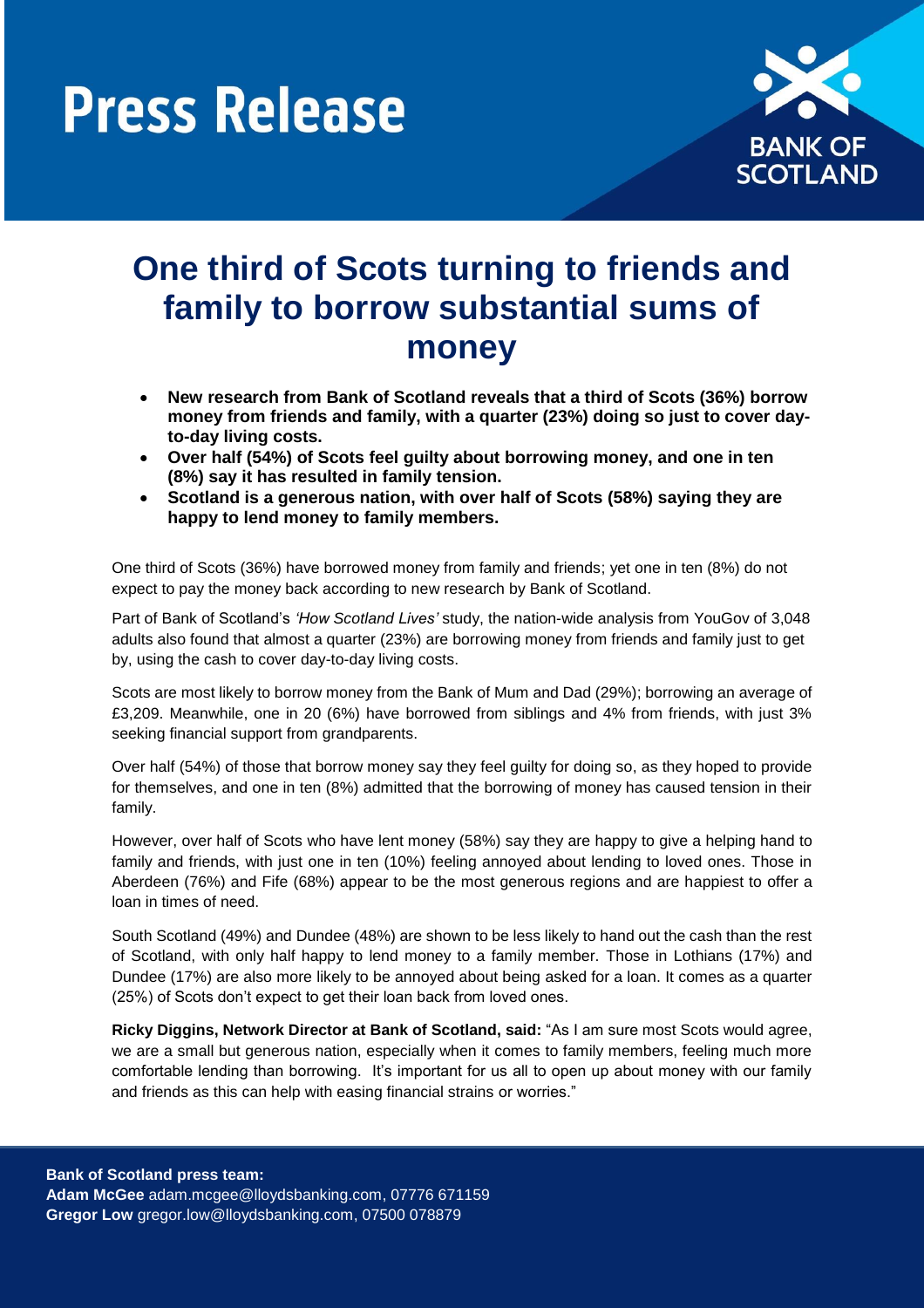

Scots are likely to lend more to their children than anyone else, loaning their kids an average of £3,209 last year. However, the amount lent to children has fallen by an average of £500, since 2016.

### **Starting conversations about money with friends or family**

#### **By Ricky Diggins, Network Director at Bank of Scotland**

Conversations about money can be difficult, especially when you are facing financial problems. Most of us don't feel very comfortable talking about our finances with our loved ones, let alone asking them for help.

#### **Go over your finances and understand what you need help with**

It is easy to sometimes feel so overwhelmed by your finances that you end up ignoring the situation altogether, so why not ask a family member to look through your finances with you?

Gathering all the information you need will help you understand exactly what the situation is. Once you've established all the facts, working out a plan will be much easier. For example, if you are struggling to get a deposit together for a home, it will be easier to start the conversation if you know how much you'll need to borrow.

#### **Be prepared to talk, but also be prepared to listen**

Understand and acknowledge the other person's point of view. It's only by listening that you'll be clear on what's important to the other person and be able to make a plan together.

If you are asking for financial support, it is understandable that the other person might have some questions and concerns. Clear and open communication will help ensure there are no disagreements further down the line.

#### **Feelings around money can be strong, but they don't have to lead to arguments**

It's not unusual for families to argue about money. There can be a lot of intense feelings, but the important thing is to have a calm conversation about the issues. Start by telling them how you feel, rather than what you want.

Turning to a friend or family member for help could also impact wider relationships, for example if other friends or family members see it as favoritism. If you're borrowing from a parent, it might be a good idea to call a family meeting to discuss the terms openly.

#### **Make a plan together**

Reach an agreement about what to do next and keep talking about it. Occasionally the relief of having talked about money is so overwhelming that people don't mention it again and don't really convert words into action.

A written plan or agreement is always a good idea. Break down exactly what the plan is, including details like when you will start to pay them back and how you plan to make the payment.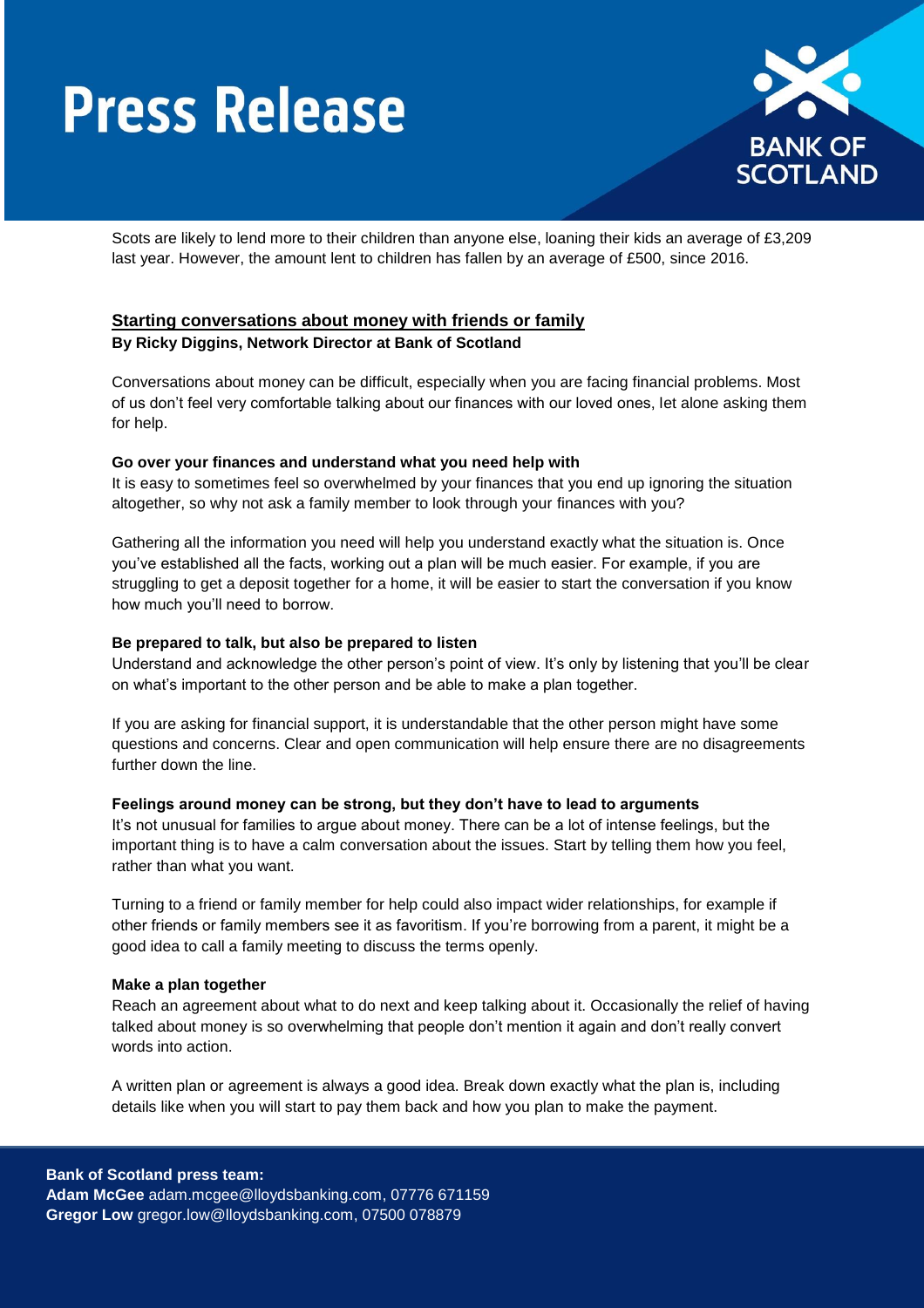

#### **Ends**

#### **Notes to editors:**

All figures, unless otherwise stated, are from YouGov Plc. Total sample size was 3048 adults. Fieldwork was undertaken between 11th-22nd March 2019. The survey was carried out online. The figures have been weighted and are representative of all Scottish adults (aged 18+).

This research is part of a wider series from Bank of Scotland called 'How Scotland Lives', a major study looking into the issues that Scottish people face in today's modern world including insight on their lives, attitudes and daily pressures.



**Appendix**



**Bank of Scotland press team: Adam McGee** [adam.mcgee@lloydsbanking.com,](mailto:olwen.morris-jones@lloydsbanking.com) 07776 671159 **Gregor Low** gregor.low@lloydsbanking.com, 07500 078879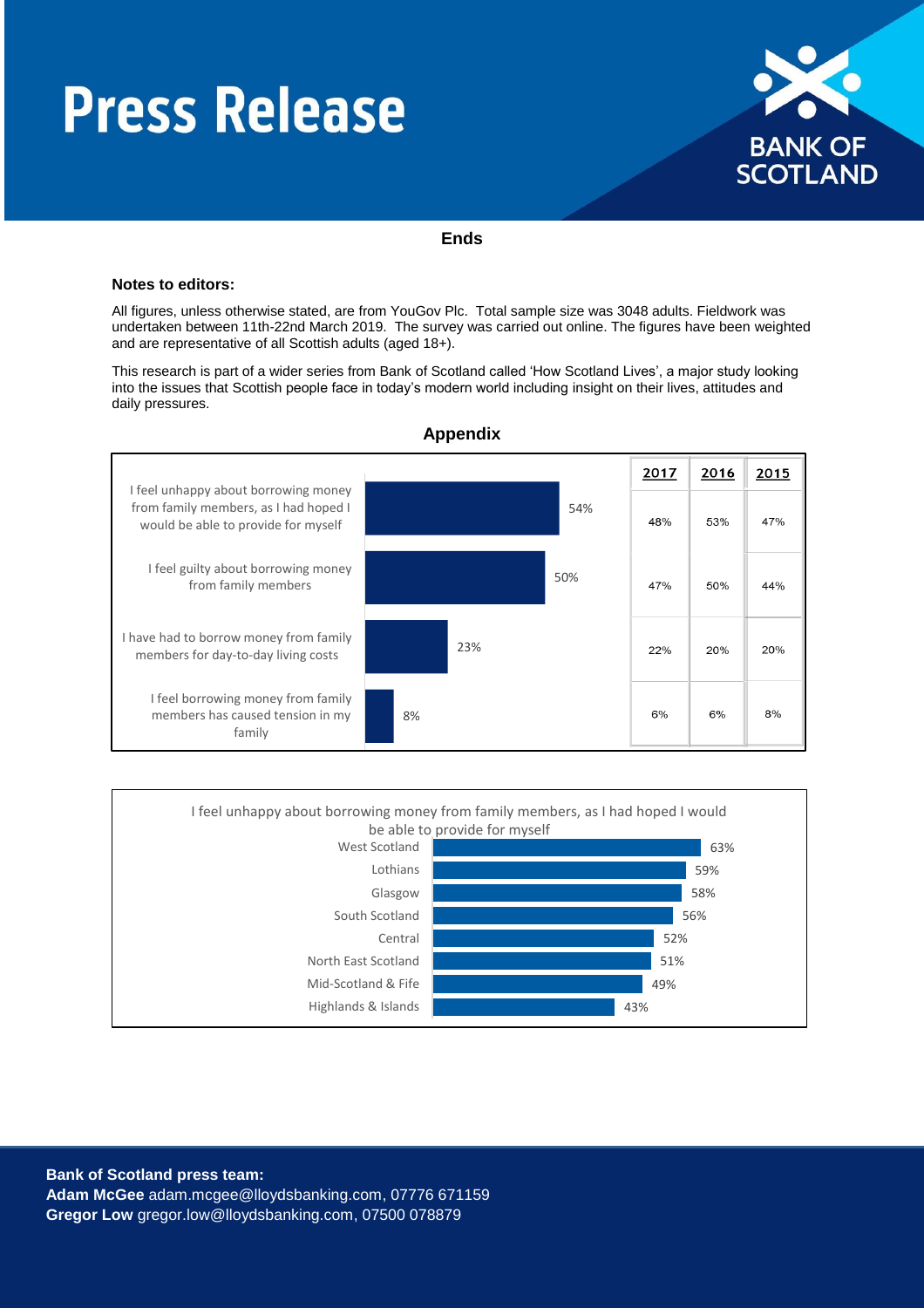







**Bank of Scotland press team: Adam McGee** [adam.mcgee@lloydsbanking.com,](mailto:olwen.morris-jones@lloydsbanking.com) 07776 671159 **Gregor Low** gregor.low@lloydsbanking.com, 07500 078879